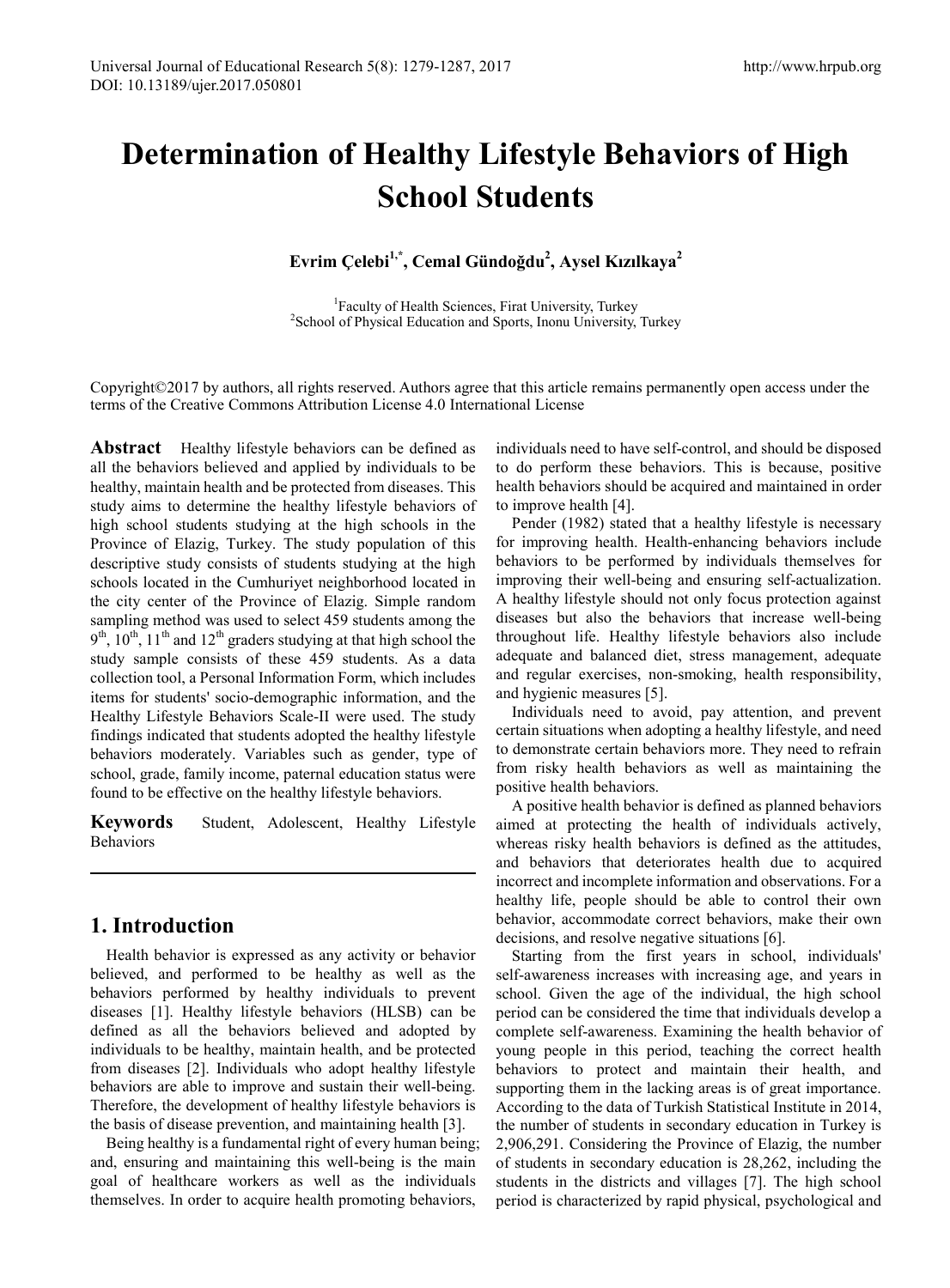social changes experienced simultaneously. During this period, the change processes are decisive on behaviors that affect health. In other words, the level of future health of young people is closely related to how the change process is experienced in this period of life. The World Health Organization (WHO) reports that nearly two thirds of the early deaths and one third of the total disease burden in adults is associated with negative health behaviors such as smoking habit acquired during adolescence, lack of physical activity, unprotected sex, and violence [8]. According to the literature, unhealthy diet, and physical inactivity are common among young people in Turkish society [9] [10].

This study aims to determine the healthy lifestyle behaviors of high school students. As an important contribution, this study attempts to reveal the extent of healthy lifestyle behaviors adopted by the individuals during this period, which is critical for established healthy lifestyle behaviors.

# **2. Materials and Methods**

#### **2.1. Data Collection**

The study population of this descriptive study consists of students studying at the high schools located in the Cumhuriyet neighborhood in the city center of the Province of Elazig in the 2015-2016 academic year. The sample of the study consists of 459 students, selected using the simple random sampling method among the  $9<sup>th</sup>$ ,  $10<sup>th</sup>$ ,  $11<sup>th</sup>$  and  $12<sup>th</sup>$ graders studying at the specified high school.

As a data collection tool, a Personal Information Form, which includes items for students' demographic information, such as age, gender, parental education status, and parental occupation status, and the "Healthy Lifestyle Behaviors Scale-II (HLBS)"were used.

#### **2.2. Healthy Lifestyle Behaviors Scale**

The Healthy Lifestyle Behaviors Scale was developed by Walker, Sechrist, and Pender in 1987, and measures behaviors of individuals that improve their well-being associated with a healthy lifestyle [11]. The Turkish reliability and validity study of the scale was conducted by Esin in 1997 and Akça in 1999 [5] [12]. In Esin's study, the first version of the 48-item scale was used, whereas Akça's study has used the second version of the scale, which consists of 52 items. This study also uses the 52-item scale, which its validity and reliability study was carried out by Akça. This 4-point Likert type scale has "never", "sometimes", "often" and "regularly" choices, and consists of six sub-scales, which are: "health responsibility", "physical activity", "diet", "spiritual development", "interpersonal relationships" and "stress management". The lowest and highest scores of the scale are 52 and 208 respectively. It is considered that students' healthy lifestyle behaviors increase with the increasing total score.

#### **2.3. Statistical Analysis**

Data were analyzed using a SPSS software package, and numbers, percentages averages, and standard deviation were used for the analysis. In the analysis, independent samples t-test and ANOVA was used, and multiple comparisons were performed using the LSD test. P<0.05 was accepted as the level of significance.

### **3. Findings**

Demographic characteristics of the students included in the study were given in Table 1.

**Table 1.** Distribution of Demographic Characteristics of the Students

| Characteristics                    | Number    | Percentage |  |  |
|------------------------------------|-----------|------------|--|--|
|                                    | $(n=459)$ |            |  |  |
| Type of school                     |           |            |  |  |
| Anatolian High School              | 366       | 79.7       |  |  |
| Vocational High School             | 93        | 20.3       |  |  |
| Grade Level                        |           |            |  |  |
| 9 <sup>th</sup> Grader             | 152       | 33.1       |  |  |
| $10^{th}$ Grader                   | 111       | 24.2       |  |  |
| $11^{th}$ Grader                   | 97        | 21.1       |  |  |
| $12^{th}$ Grader                   | 99        | 21.6       |  |  |
| Gender                             |           |            |  |  |
| Female                             | 212       | 46.2       |  |  |
| Male                               | 247       | 53,8       |  |  |
| Family's Income Level              |           |            |  |  |
| 0-499                              | 12        | 2.6        |  |  |
| 500-999                            | 60        | 13.1       |  |  |
| 1000-1499                          | 136       | 29.6       |  |  |
| 1500-1999                          | 75        | 16.3       |  |  |
| 2000 and above                     | 176       | 38.3       |  |  |
| Paternal Education Level           |           |            |  |  |
| Illiterate                         | 10        | 2.2        |  |  |
| Literate                           | 15        | 3.3        |  |  |
| Primary school graduate            | 81        | 17.6       |  |  |
| Secondary school graduate          | 99        | 21.6       |  |  |
| High school graduate               | 131       | 28.5       |  |  |
| Associate degree/Bachelor's degree | 123       | 26.8       |  |  |
| Father's Occupation                |           |            |  |  |
| Worker                             | 74        | 16.1       |  |  |
| Officer                            | 130       | 28.3       |  |  |
| Self-employed                      | 117       | 25.5       |  |  |
| Retired                            | 58        | 12.6       |  |  |
| Unemployed                         | 6         | 1.3        |  |  |
| Other                              | 74        | 16.1       |  |  |
| <b>Economic Status</b>             |           |            |  |  |
| Low                                | 23        | 5          |  |  |
| Medium                             | 392       | 85.4       |  |  |
| High                               | 44        | 9.6        |  |  |
| Total                              | 459       | 100.0      |  |  |

Considering the demographic characteristics of the students included in the research, it was found that the majority (79.7%) was Anatolian High School students, the number of male students was greater than the number of female students, 38.3% of the students' family income was 2000TL and above, and fathers of 28.5% of the high school students were high school graduates. It was determined that fathers of 28.3% of the students were civil servant, and economic status of the 85.4% was at moderate level (Table 1).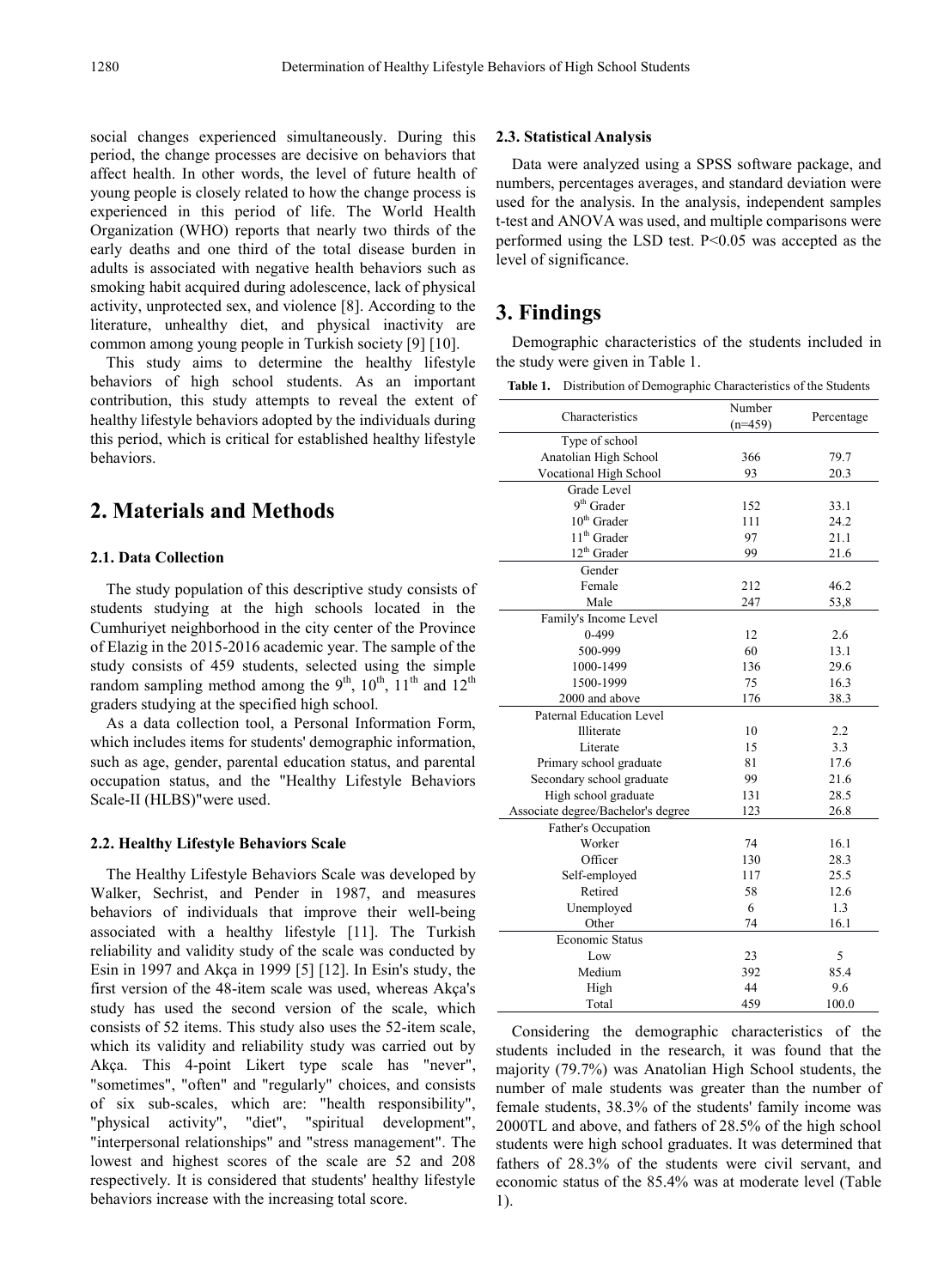| Sub-scales                     | Gender | N   | $\overline{X}$ | <b>SE</b> | t        | <b>SD</b> | p    |
|--------------------------------|--------|-----|----------------|-----------|----------|-----------|------|
| Health<br>Responsibility       | Female | 212 | 1,95           | ,53690    |          |           |      |
|                                | Male   | 247 | 2,00           | ,56665    | $-992$   | 457       | ,322 |
| Physical Activity              | Female | 212 | 1,95           | ,57175    |          |           |      |
|                                | Male   | 247 | 2,33           | ,66292    | $-6,575$ | 457       | ,000 |
|                                | Female | 212 | 2,00           | ,44115    |          |           |      |
| Diet                           | Male   | 247 | 2,18           | ,49069    | 4,101    | 457       | ,000 |
|                                | Female | 212 | 2,91           | ,52217    |          |           |      |
| Spiritual Development          | Male   | 247 | 2,91           | ,57484    | ,049     | 457       | .961 |
|                                | Female | 212 | 2,73           | ,49980    |          |           |      |
| <b>Interpersonal Relations</b> | Male   | 247 | 2,65           | ,56550    | 1,729    | 457       | ,085 |
|                                | Female | 212 | 2,44           | ,50732    |          |           |      |
| <b>Stress Management</b>       | Male   | 247 | 2,41           | .53514    | ,696     | 457       | ,487 |

**Table 2.** The Distribution of the Scores of Students in the HLBS and its Sub-Scales According to the Gender Variable

The comparison of HLBS and sub-scale scores of the students in terms of gender is shown in Table 2. There was no significant difference in the health responsibility, spiritual development, interpersonal relations, and stress management sub-scales in terms of gender, whereas the difference was significant in the physical activity and diet sub-scales ( $p<0.05$ ).

**Table 3.** The Distribution of the Scores of Students in the HLBS and its Sub-Scales According to the Grade Variable

|                          |                                     |           |           | <b>ANOVA</b>              |                   |           |                       |       |      |            |
|--------------------------|-------------------------------------|-----------|-----------|---------------------------|-------------------|-----------|-----------------------|-------|------|------------|
| Sub-scales               | Grade                               | ${\bf N}$ | $\bar{X}$ | Origin of the<br>Variance | Sum of<br>Squares | <b>SD</b> | Average of<br>Squares | F     | p    | <b>LSD</b> |
|                          | $9th$ Grader                        | 152       | 2.02      |                           |                   |           |                       |       |      |            |
| Health                   | $10th$ Grader                       | 111       | 1.97      | Intergroup                | .990              | 3         | .330                  |       |      |            |
| Responsibility           | $11th$ Grader                       | 97        | 1.99      | Intragroup                | 139.122           | 455       | .306                  | 1.079 | .357 |            |
|                          | $12th$ Grader                       | 99        | 1.90      | Total                     | 140.112           | 458       |                       |       |      |            |
|                          | Total                               | 459       | 1.98      |                           |                   |           |                       |       |      |            |
|                          | $\overline{9^{th}}$ Grader          | 152       | 2.24      |                           |                   |           |                       |       |      |            |
|                          | $10th$ Grader                       | 111       | 2.18      | Intergroup                | 5.667             | 3         | 1.889                 |       |      | $1 - 4$    |
| Physical Activity        | $11th$ Grader                       | 97        | 2.19      | Intragroup                | 187.797           | 455       | .413                  | 4.576 | .004 | $2 - 4$    |
|                          | $12^{th}$ Grader                    | 99        | 1.94      | Total                     | 193.463           | 458       |                       |       |      | $3 - 4$    |
|                          | Total                               | 459       | 2.15      |                           |                   |           |                       |       |      |            |
|                          | $\overline{9^{th}}$ Grader          | 152       | 2.14      |                           |                   |           |                       |       |      |            |
|                          | $10th$ Grader                       | 111       | 2.09      | Intergroup                | 1.331             | 3         | .444                  |       |      |            |
| <b>Diet</b>              | $11th$ Grader                       | 97        | 2.13      | Intragroup                | 102.656           | 455       | .226                  | 1.966 | .118 |            |
|                          | $12^{th}$ Grader                    | 99        | 2.00      | Total                     | 103.986           | 458       |                       |       |      |            |
|                          | Total                               | 459       | 2.10      |                           |                   |           |                       |       |      |            |
|                          | $9th$ Grader                        | 152       | 2.96      |                           |                   |           |                       |       |      |            |
| Spiritual                | $10^{th}$ Grader                    | 111       | 2.77      | Intergroup                | 3.246             | 3         | 1.082                 | 3.631 |      | $1 - 2$    |
| Development              | $11th$ Grader                       | 97        | 2.99      | Intragroup                | 135.577           | 455       | .298                  |       | .013 | $2 - 3$    |
|                          | $12^{\rm th}$ Grader                | 99        | 2.92      | Total                     | 138.823           | 458       |                       |       |      | $2 - 4$    |
|                          | Total                               | 459       | 2.91      |                           |                   |           |                       |       |      |            |
|                          | $9th$ Grader                        | 152       | 2.74      |                           |                   |           |                       |       |      |            |
| Interpersonal            | $10th$ Grader                       | 111       | 2.56      | Intergroup                | 3.218             | 3         | 1.073                 |       |      | $1 - 2$    |
| <b>Relations</b>         | $11th$ Grader                       | 97        | 2.78      | Intragroup                | 129.000           | 455       | .284                  | 3.783 | .011 | $2 - 3$    |
|                          | $12^{th}$ Grader                    | 99        | 2.64      | Total                     | 132.218           | 458       |                       |       |      |            |
|                          | Total                               | 459       | 2.69      |                           |                   |           |                       |       |      |            |
|                          | $\overline{9}$ <sup>th</sup> Grader | 152       | 2.49      |                           |                   |           |                       |       |      |            |
|                          | $10^{\rm th}$ Grader                | 111       | 2.40      | Intergroup                | 2.599             | 3         | .866                  |       |      | $1-4$      |
| <b>Stress Management</b> | $11th$ Grader                       | 97        | 2.47      | Intragroup                | 122.287           | 455       | .269                  | 3.223 | .023 | $3-4$      |
|                          | $12^{th}$ Grader                    | 99        | 2.30      | Total                     | 124.886           | 458       |                       |       |      |            |
|                          | Total                               | 459       | 2.42      |                           |                   |           |                       |       |      |            |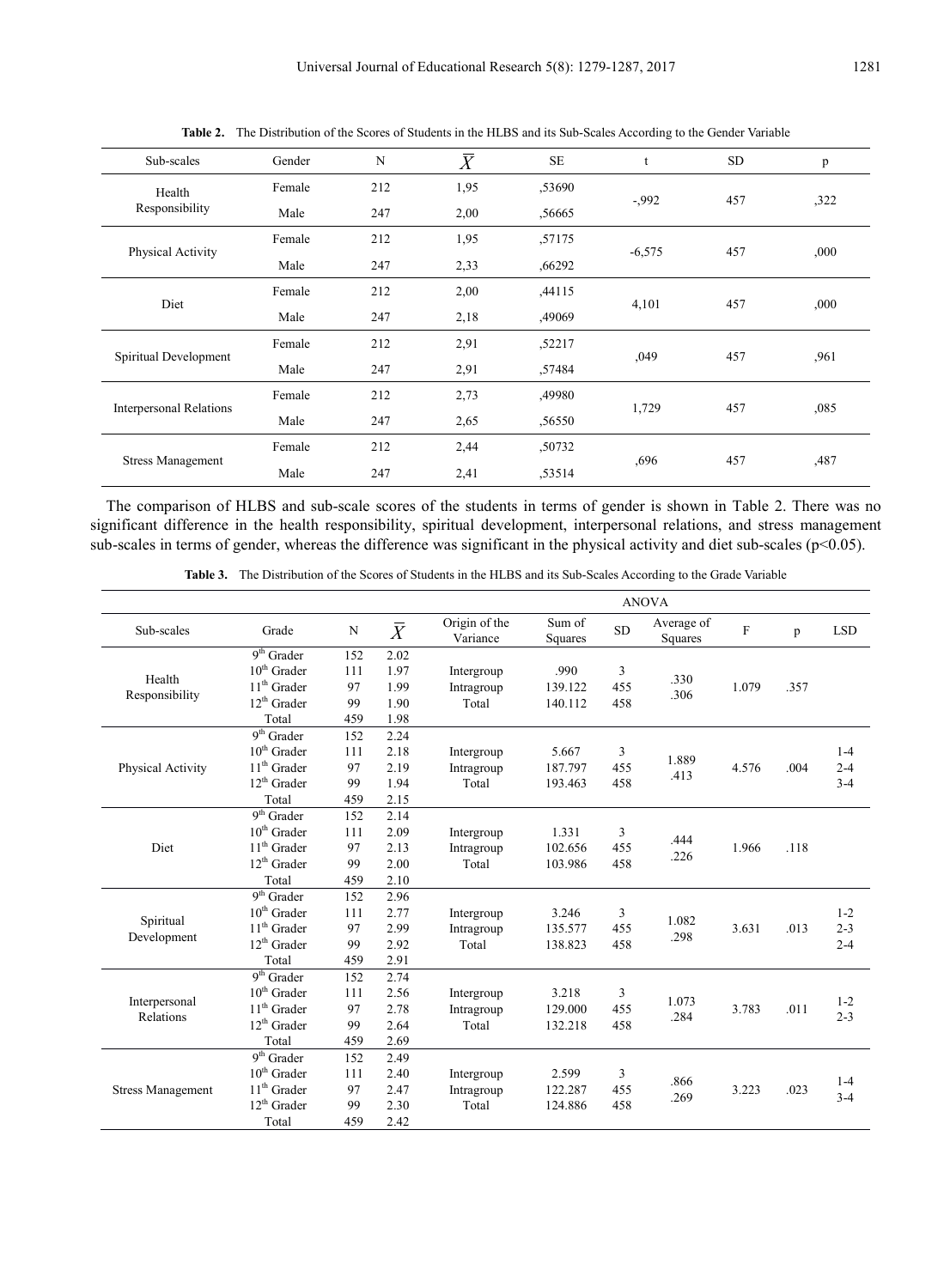Looking at the HLBS and sub-scale scores of the students included in the study in terms of their years in school (Table 3), there was no significant difference in the health responsibility and diet sub-scales; however, a significant difference was found in the spiritual development, interpersonal relations, and stress management sub-scales ( $p<0.05$ ). This difference was stemmed from the 12th graders for the stress management and physical activity sub-scales, and from the 10th graders for the spiritual development and interpersonal relationships sub-scales.

|                             |                                                                                              |                               |                                      | <b>ANOVA</b>                      |                             |                              |                        |             |      |                               |  |
|-----------------------------|----------------------------------------------------------------------------------------------|-------------------------------|--------------------------------------|-----------------------------------|-----------------------------|------------------------------|------------------------|-------------|------|-------------------------------|--|
| Sub-scales                  | Grade                                                                                        | $\mathbf N$                   | $\overline{X}$                       | Origin of the<br>Variance         | Sum of<br>Squares           | ${\rm SD}$                   | Average of<br>Squares. | $\mathbf F$ | p    | <b>LSD</b>                    |  |
| Health<br>Responsibility    | $9^{\rm th}$ Grader<br>$10^{th}$ Grader<br>$11^{\rm th}$ Grader<br>$12^{th}$ Grader<br>Total | 152<br>111<br>97<br>99<br>459 | 2.02<br>1,97<br>1,99<br>1,90<br>1,98 | Intergroup<br>Intragroup<br>Total | ,990<br>139,122<br>140,112  | 3<br>455<br>458              | ,330<br>,306           | 1,079       | ,357 |                               |  |
| Physical Activity           | 9 <sup>th</sup> Grader<br>$10th$ Grader<br>$11th$ Grader<br>$12^{th}$ Grader<br>Total        | 152<br>111<br>97<br>99<br>459 | 2,24<br>2,18<br>2,19<br>1,94<br>2,15 | Intergroup<br>Intragroup<br>Total | 5,667<br>187,797<br>193,463 | $\mathfrak{Z}$<br>455<br>458 | 1,889<br>,413          | 4,576       | ,004 | $1-4$<br>$2 - 4$<br>$3 - 4$   |  |
| Diet                        | 9 <sup>th</sup> Grader<br>$10th$ Grader<br>$11th$ Grader<br>$12^{th}$ Grader<br>Total        | 152<br>111<br>97<br>99<br>459 | 2,14<br>2,09<br>2,13<br>2,00<br>2,10 | Intergroup<br>Intragroup<br>Total | 1,331<br>102,656<br>103,986 | 3<br>455<br>458              | ,444<br>,226           | 1,966       | ,118 |                               |  |
| Spiritual<br>Development    | 9 <sup>th</sup> Grader<br>$10th$ Grader<br>$11th$ Grader<br>$12th$ Grader<br>Total           | 152<br>111<br>97<br>99<br>459 | 2,96<br>2,77<br>2,99<br>2,92<br>2,91 | Intergroup<br>Intragroup<br>Total | 3,246<br>135,577<br>138,823 | 3<br>455<br>458              | 1,082<br>,298          | 3,631       | ,013 | $1 - 2$<br>$2 - 3$<br>$2 - 4$ |  |
| Interpersonal<br>Relations  | 9 <sup>th</sup> Grader<br>$10th$ Grader<br>$11th$ Grader<br>$12th$ Grader<br>Total           | 152<br>111<br>97<br>99<br>459 | 2,74<br>2,56<br>2,78<br>2,64<br>2,69 | Intergroup<br>Intragroup<br>Total | 3,218<br>129,000<br>132,218 | 3<br>455<br>458              | 1,073<br>,284          | 3,783       | ,011 | $1 - 2$<br>$2 - 3$            |  |
| <b>Stress</b><br>Management | 9 <sup>th</sup> Grader<br>$10th$ Grader<br>$11th$ Grader<br>12 <sup>th</sup> Grader<br>Total | 152<br>111<br>97<br>99<br>459 | 2,49<br>2,40<br>2,47<br>2,30<br>2,42 | Intergroup<br>Intragroup<br>Total | 2,599<br>122,287<br>124,886 | $\mathfrak{Z}$<br>455<br>458 | ,866<br>.269           | 3,223       | ,023 | $1-4$<br>$3 - 4$              |  |

**Table 4.** The Distribution of the Scores of Students in the HLBS and its Sub-Scales According to the Family Income Level Variable

Considering the HLBS and sub-scale score distributions of the students in terms of monthly family income (Table 4), a significant difference was only found in the diet sub-scale ( $p<0.05$ ). The difference in question was caused by the group, whose monthly income is lower than 499 TL, and the mean diet score of this group was lower than other groups.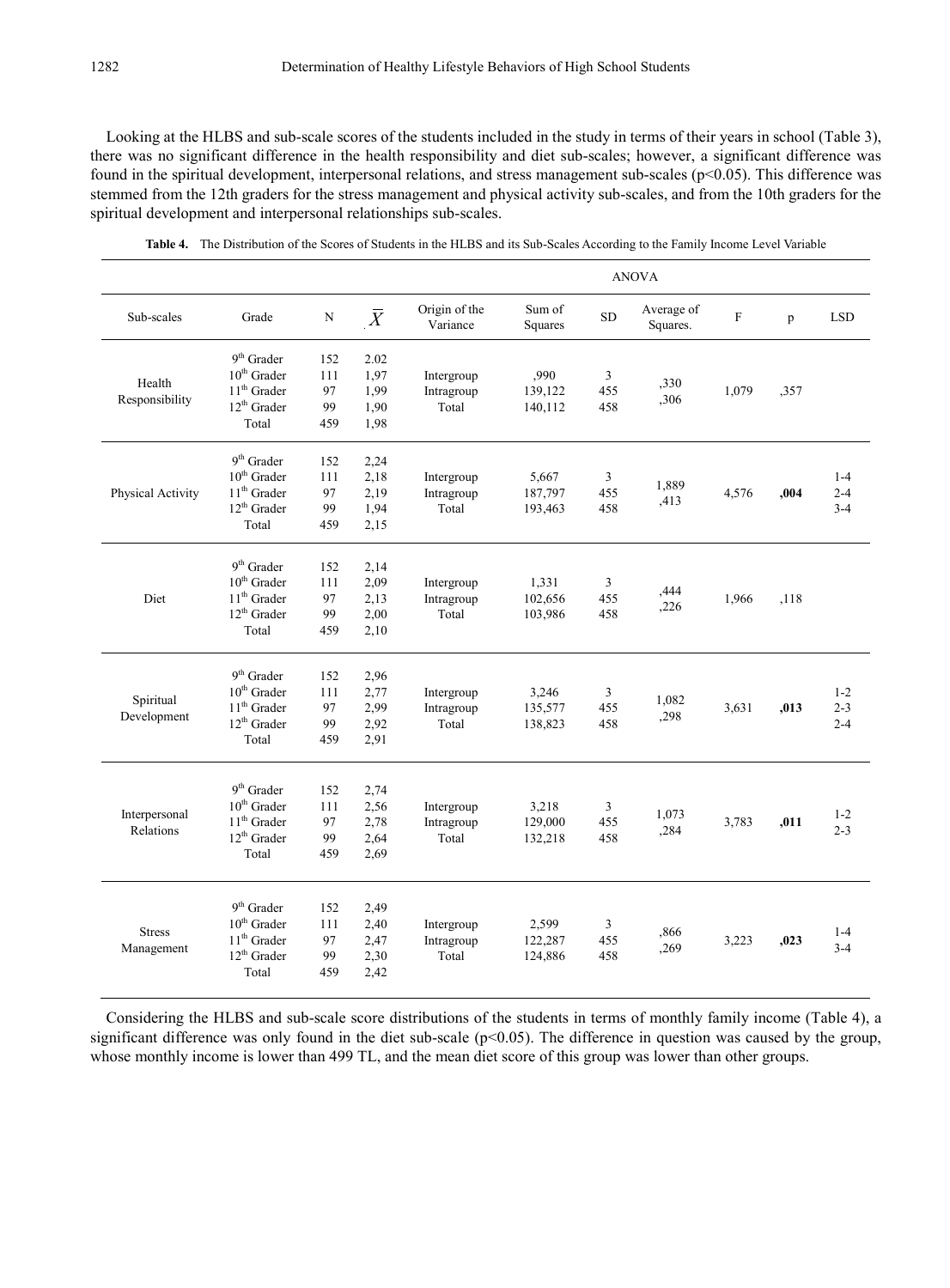|                             |                                                                           |                                     |                                              | <b>ANOVA</b>                      |                             |                              |                        |             |      |                                          |
|-----------------------------|---------------------------------------------------------------------------|-------------------------------------|----------------------------------------------|-----------------------------------|-----------------------------|------------------------------|------------------------|-------------|------|------------------------------------------|
| Sub-scales                  | Family's Income<br>Level                                                  | N                                   | $\bar{X}$                                    | Origin of the<br>Variance         | Sum of<br>Squares           | <b>SD</b>                    | Average of<br>Squares. | $\mathbf F$ | p    | <b>LSD</b>                               |
| Health<br>Responsibility    | $0 - 499$<br>500-999<br>1000-1499<br>1500-1999<br>2000 and above<br>Total | 12<br>60<br>136<br>75<br>176<br>459 | 1,99<br>2,03<br>1,98<br>2,03<br>1,92<br>1,97 | Intergroup<br>Intragroup<br>Total | 1,011<br>139,101<br>140,112 | $\overline{4}$<br>454<br>458 | ,253<br>,306           | ,825        | ,510 |                                          |
| Physical<br>Activity        | $0 - 499$<br>500-999<br>1000-1499<br>1500-1999<br>2000 and above<br>Total | 12<br>60<br>136<br>75<br>176<br>459 | 2,08<br>2,10<br>2,18<br>2,12<br>2,16<br>2,15 | Intergroup<br>Intragroup<br>Total | ,943<br>192,520<br>193,463  | $\overline{4}$<br>454<br>458 | ,112<br>,425           | .262        | ,902 |                                          |
| Diet                        | $0-499$<br>500-999<br>1000-1499<br>1500-1999<br>2000 and above<br>Total   | 12<br>60<br>136<br>75<br>176<br>459 | 1,83<br>2,15<br>2,11<br>2,20<br>2,05<br>2,10 | Intergroup<br>Intragroup<br>Total | 2,187<br>101,800<br>103,986 | $\overline{4}$<br>454<br>458 | ,547<br>,224           | 2,438       | ,046 | $1 - 2$<br>$1 - 3$<br>$1 - 4$<br>$4 - 5$ |
| Spiritual<br>Development    | $0-499$<br>500-999<br>1000-1499<br>1500-1999<br>2000 and above<br>Total   | 12<br>60<br>136<br>75<br>176<br>459 | 2,58<br>2,81<br>2,98<br>2,93<br>2,91<br>2,91 | Intergroup<br>Intragroup<br>Total | 2,537<br>136,285<br>138,823 | $\overline{4}$<br>454<br>458 | ,634<br>,300           | 2,113       | ,078 |                                          |
| Interpersonal<br>Relations  | $0 - 499$<br>500-999<br>1000-1499<br>1500-1999<br>2000 and above<br>Total | 12<br>60<br>136<br>75<br>176<br>459 | 2,37<br>2,73<br>2,75<br>2,69<br>2,64<br>2,69 | Intergroup<br>Intragroup<br>Total | 2,390<br>129,828<br>132,218 | 4<br>454<br>458              | ,597<br>,286           | 2,089       | .081 |                                          |
| <b>Stress</b><br>management | $0 - 499$<br>500-999<br>1000-1499<br>1500-1999<br>2000 and above<br>Total | 12<br>60<br>136<br>75<br>176<br>459 | 2,17<br>2,44<br>2,46<br>2,50<br>2,37<br>2,42 | Intergroup<br>Intragroup<br>Total | 1,970<br>122,917<br>124,886 | $\overline{4}$<br>454<br>458 | ,492<br>,271           | 1,819       | ,124 |                                          |

**Table 5.** The Distribution of the Scores of Students in the HLBS and its Sub-Scales According to the Paternal Education Status Variable

The distribution of the scores of the students in the HLBS, and its sub-scales according to the paternal education status is shown in Table 5. A significant difference was found in the HLBS spiritual development sub-scale scores of the students. The spiritual development score of the group, which has the literate paternal education status was lower than of the other groups.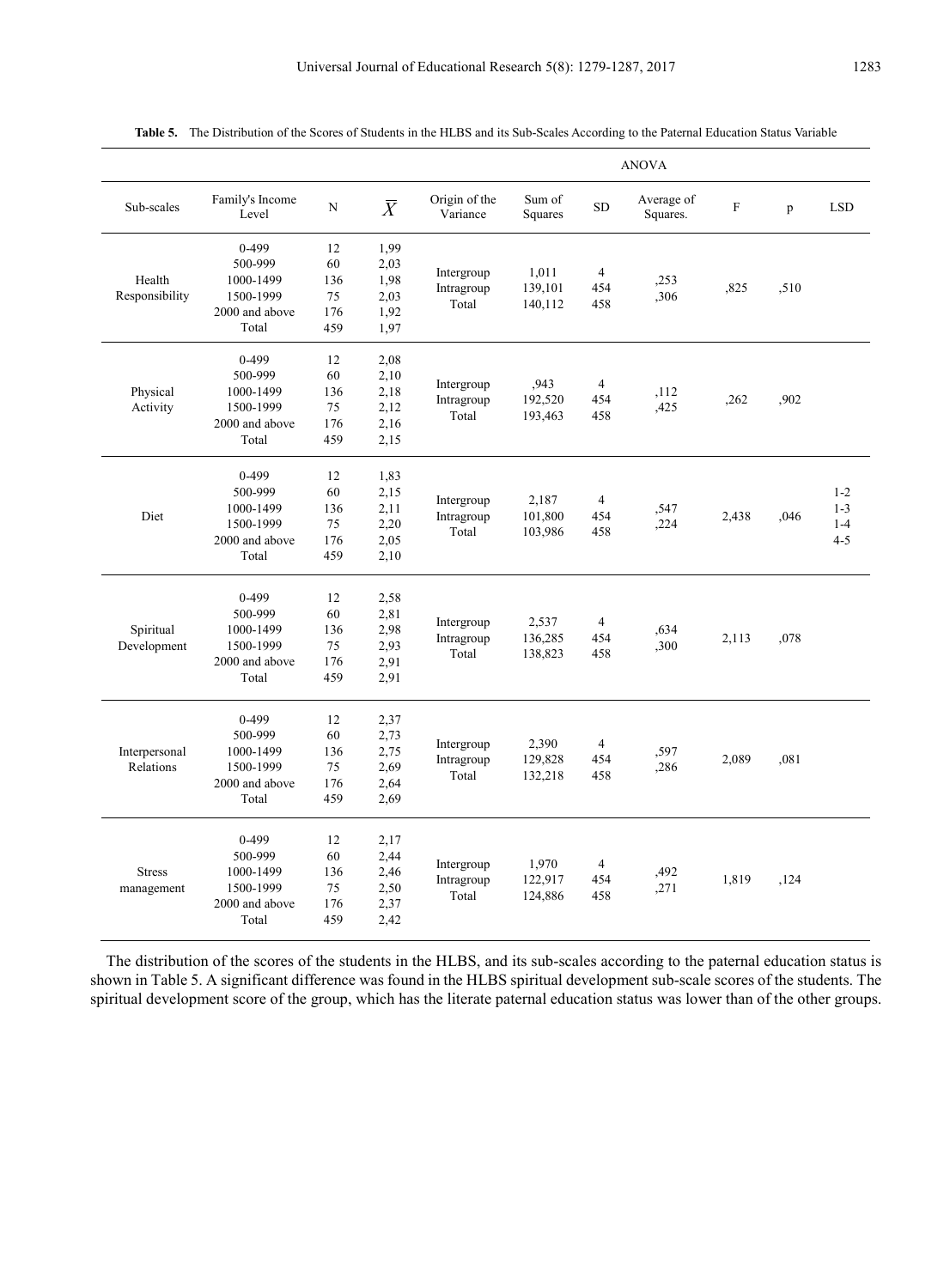| Sub-scales                  | <b>Father's Education Level</b>                                                                                                                          | N                                             | $\bar{X}$                                            | Origin of<br>the<br>Variance      | Sum of<br><b>Squares</b>    | SD.                      | Avera<br>ge of<br><b>Squares</b> | F     | p    | <b>LSD</b>                               |
|-----------------------------|----------------------------------------------------------------------------------------------------------------------------------------------------------|-----------------------------------------------|------------------------------------------------------|-----------------------------------|-----------------------------|--------------------------|----------------------------------|-------|------|------------------------------------------|
| Health<br>Responsibility    | Illiterate<br>Literate<br>Primary school graduate<br>Secondary school graduate<br>High school graduate<br>Associate degree/Bachelor's                    | 10<br>15<br>81<br>99<br>131<br>123            | 2,08<br>1,82<br>1,91<br>2,05<br>2,02<br>1,91         | Intergroup<br>Intragroup<br>Total | 2,035<br>138,077<br>140,112 | 5<br>453<br>458          | ,407<br>,305                     | 1,335 | ,248 |                                          |
|                             | degree<br>Total                                                                                                                                          | 459                                           | 1,97                                                 |                                   |                             |                          |                                  |       |      |                                          |
| Physical<br>Activity        | Illiterate<br>Literate<br>Primary school graduate<br>Secondary school graduate<br>High school graduate<br>Associate degree/Bachelor's<br>degree<br>Total | 10<br>15<br>81<br>99<br>131<br>123<br>459     | 2,42<br>2,10<br>2,11<br>2,15<br>2,15<br>2,17<br>2,15 | Intergroup<br>Intragroup<br>Total | ,943<br>192,520<br>193,463  | 5<br>453<br>458          | ,189<br>,425                     | ,444  | .818 |                                          |
| Diet                        | Illiterate<br>Literate<br>Primary school graduate<br>Secondary school graduate<br>High school graduate<br>Associate degree/Bachelor's<br>degree<br>Total | 10<br>15<br>81<br>99<br>131<br>123<br>459     | 2,42<br>2,10<br>2,11<br>2,15<br>2,15<br>2,17<br>2,15 | Intergroup<br>Intragroup<br>Total | ,919<br>103,068<br>103,986  | 5<br>453<br>458          | ,184<br>,228                     | ,808  | ,544 |                                          |
| Spiritual<br>development    | Illiterate<br>Literate<br>Primary school graduate<br>Secondary school graduate<br>High school graduate<br>Associate degree/Bachelor's<br>degree<br>Total | 10<br>15<br>81<br>99<br>131<br>123<br>459     | 2,76<br>2,58<br>2,89<br>2,96<br>2,99<br>2,85<br>2,91 | Intergroup<br>Intragroup<br>Total | 3,427<br>135,396<br>138,823 | $\sqrt{5}$<br>453<br>458 | ,685<br>,299                     | 2,293 | ,045 | $2 - 3$<br>$2 - 4$<br>$2 - 5$<br>$5 - 6$ |
| Interpersonal<br>relations  | Illiterate<br>Literate<br>Primary school graduate<br>Secondary school graduate<br>High school graduate<br>Associate degree/Bachelor's<br>degree<br>Total | 10<br>15<br>81<br>99<br>131<br>123<br>459     | 2,38<br>2,45<br>2,69<br>2,77<br>2,72<br>2,63<br>2,69 | Intergroup<br>Intragroup<br>Total | 2,989<br>129,229<br>132,218 | 5<br>453<br>458          | ,598<br>,285                     | 2,095 | .065 |                                          |
| <b>Stress</b><br>Management | Illiterate<br>Literate<br>Primary school graduate<br>Secondary school graduate<br>High school graduate<br>Associate degree/Bachelor's<br>degree<br>Total | $10\,$<br>15<br>81<br>99<br>131<br>123<br>459 | 2,48<br>2,23<br>2,38<br>2,46<br>2,51<br>2,36<br>2,42 | Intergroup<br>Intragroup<br>Total | 2,331<br>122,555<br>124,886 | 5<br>453<br>458          | ,466<br>,271                     | 1,723 | ,128 |                                          |

**Table 6.** The Distribution of the Scores of Students in the HLBS and its Sub-Scales According to the Paternal Occupation Variable

The distribution of the scores of the surveyed students in the HLBS and sub-scales according to the paternal occupation is shown in Table 6. There was no significant difference in health responsibility, diet, spiritual development, interpersonal relations, and stress management sub-scale scores of the students, whereas a significant difference was found in the physical activity sub-scale (p<0.05). The difference in question was caused by the group with self-employed paternal occupation, and the mean score of this group was the lowest.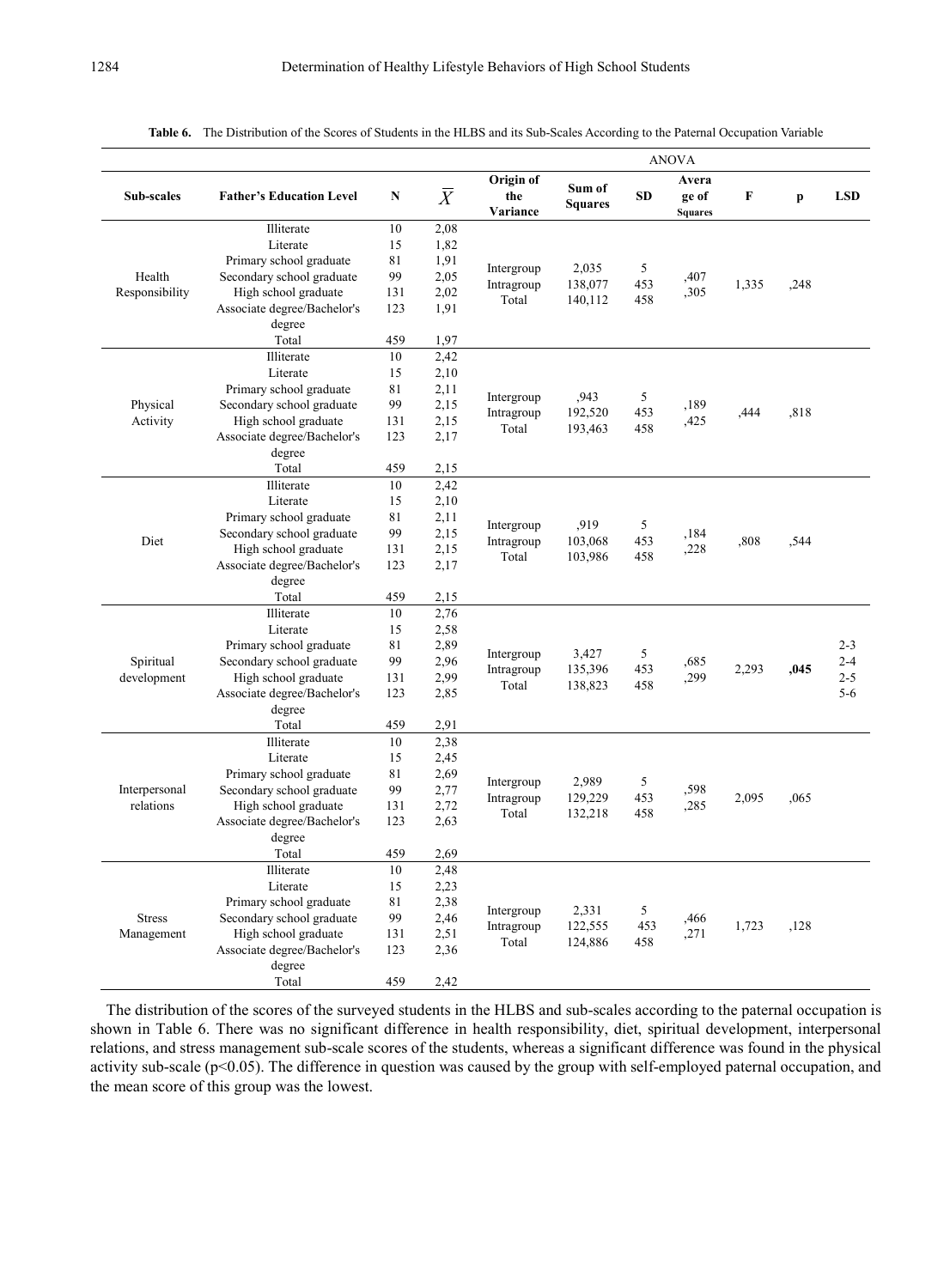| 74<br>Worker<br>2,06<br>Officer<br>1,97<br>130<br>Self-employed<br>117<br>1,94<br>1,015<br>5<br>,203<br>Intergroup<br>Health<br>Retired<br>58<br>1,95<br>139,097<br>453<br>.661<br>Intragroup<br>,653<br>Responsibility<br>Unemployed<br>6<br>2,16<br>Total<br>458<br>,307<br>140,112 |         |
|---------------------------------------------------------------------------------------------------------------------------------------------------------------------------------------------------------------------------------------------------------------------------------------|---------|
|                                                                                                                                                                                                                                                                                       |         |
|                                                                                                                                                                                                                                                                                       |         |
|                                                                                                                                                                                                                                                                                       |         |
|                                                                                                                                                                                                                                                                                       |         |
|                                                                                                                                                                                                                                                                                       |         |
| Other<br>1,93<br>74                                                                                                                                                                                                                                                                   |         |
| Total<br>459<br>1,97                                                                                                                                                                                                                                                                  |         |
| 74<br>Worker<br>2,31                                                                                                                                                                                                                                                                  |         |
| Officer<br>130<br>2,17                                                                                                                                                                                                                                                                |         |
| Self-employed<br>117<br>2,02<br>4,857<br>5<br>,971<br>Intergroup<br>Physical                                                                                                                                                                                                          |         |
| Retired<br>58<br>2,12<br>188,606<br>453<br>2,333<br>,041<br>Intragroup<br>Activity                                                                                                                                                                                                    | $1 - 3$ |
| Unemployed<br>2,47<br>Total<br>193,463<br>458<br>6<br>,416                                                                                                                                                                                                                            |         |
| Other<br>74<br>2,15                                                                                                                                                                                                                                                                   |         |
| 459<br>2,15<br>Total                                                                                                                                                                                                                                                                  |         |
| Worker<br>74<br>2,18                                                                                                                                                                                                                                                                  |         |
| Officer<br>130<br>2,12                                                                                                                                                                                                                                                                |         |
| Self-employed<br>2,05<br>1,010<br>,202<br>117<br>Intergroup<br>5                                                                                                                                                                                                                      |         |
| Diet<br>Retired<br>58<br>2,05<br>102,976<br>453<br>,889<br>Intragroup<br>,488                                                                                                                                                                                                         |         |
| 2,09<br>Unemployed<br>6<br>Total<br>103,986<br>458<br>,227                                                                                                                                                                                                                            |         |
| Other<br>74<br>2,09                                                                                                                                                                                                                                                                   |         |
| Total<br>459<br>2,10                                                                                                                                                                                                                                                                  |         |
| Worker<br>74<br>3,01                                                                                                                                                                                                                                                                  |         |
| Officer<br>2,85<br>130                                                                                                                                                                                                                                                                |         |
| 5<br>Self-employed<br>117<br>2,90<br>1,554<br>,311<br>Intergroup<br>Spiritual                                                                                                                                                                                                         |         |
| Retired<br>2,90<br>137,268<br>453<br>58<br>1,026<br>,402<br>Intragroup<br>Development                                                                                                                                                                                                 |         |
| 2,90<br>Unemployed<br>6<br>Total<br>138,823<br>458<br>,303                                                                                                                                                                                                                            |         |
| 2,96<br>Other<br>74                                                                                                                                                                                                                                                                   |         |
| Total<br>459<br>2.91                                                                                                                                                                                                                                                                  |         |
| Worker<br>2,80<br>74                                                                                                                                                                                                                                                                  |         |
| Officer<br>130<br>2,61                                                                                                                                                                                                                                                                |         |
| Self-employed<br>117<br>2,69<br>1,932<br>5<br>Intergroup<br>.386<br>Interpersonal                                                                                                                                                                                                     |         |
| Retired<br>58<br>2,70<br>453<br>Intragroup<br>130,286<br>1,344<br>,245<br>Relations                                                                                                                                                                                                   |         |
| Unemployed<br>6<br>2,79<br>Total<br>132,218<br>458<br>,288                                                                                                                                                                                                                            |         |
| Other<br>2,68<br>74                                                                                                                                                                                                                                                                   |         |
| Total<br>459<br>2,69                                                                                                                                                                                                                                                                  |         |
| 74<br>Worker<br>2,55                                                                                                                                                                                                                                                                  |         |
| Officer<br>2,39<br>130                                                                                                                                                                                                                                                                |         |
| Self-employed<br>117<br>2,38<br>1,593<br>5<br>,319<br>Intergroup<br><b>Stress</b>                                                                                                                                                                                                     |         |
| 58<br>2,41<br>453<br>Retired<br>123,293<br>1,171<br>,323<br>Intragroup<br>Management                                                                                                                                                                                                  |         |
| 2,52<br>Unemployed<br>6<br>Total<br>124,886<br>458<br>,272                                                                                                                                                                                                                            |         |
| Other<br>74<br>2,44                                                                                                                                                                                                                                                                   |         |
| 459<br>2,42<br>Total                                                                                                                                                                                                                                                                  |         |

**Table 7.** The Distribution of the Scores of Students in the HLBS and Sub-Scales According to the Economic Status Variable

Looking at the HLBS and sub-scale score distributions of the students in terms of the economic status variable (Table 7),

a significant difference was found in the health responsibility, physical activity, diet, interpersonal relationships, and stress management sub-scales. The difference in question was caused by the student group that has the lowest level economic status ( $p<0.05$ ).

## **4. Discussion**

In our study, there was a significant difference in the mean total score, in the diet sub-scale score, and in the physical activity sub-scale score in terms of the gender variable, and the mean scores of the male students was found to be higher than of female students (Table 2). There have been numerous studies that support our findings. In a study by Karadamar

(2010) conducted with high school students, the mean total score and the mean diet and exercise sub-scale scores of male students were found to be higher than of female students; and, in a study by Ünalan et al. (2007), male students were found to exercise more than female students, and the difference was significant. In a study by Geçkil and Yıldız (2006) conducted with high school students, the mean total score of the male students were found to be higher than the mean scores of the female students; and in a study by Berçin (2010) the mean self-actualization, exercise, diet, and total scores of male students were found to be higher; similarly, a study by Sanchez et al. (2007) found that male students tend to exercise more than female students [13] [14] [15] [16] [17]. Studies by Tambağ (2011), Dağdeviren (2010), Al-kandari & Vidal (2007), and Kocoğlu (2006) have also reached similar conclusions [18] [19] [20] [21]. As a different finding, studies by Ünalan et al. (2009), and Koçoğlu & Akın (2009)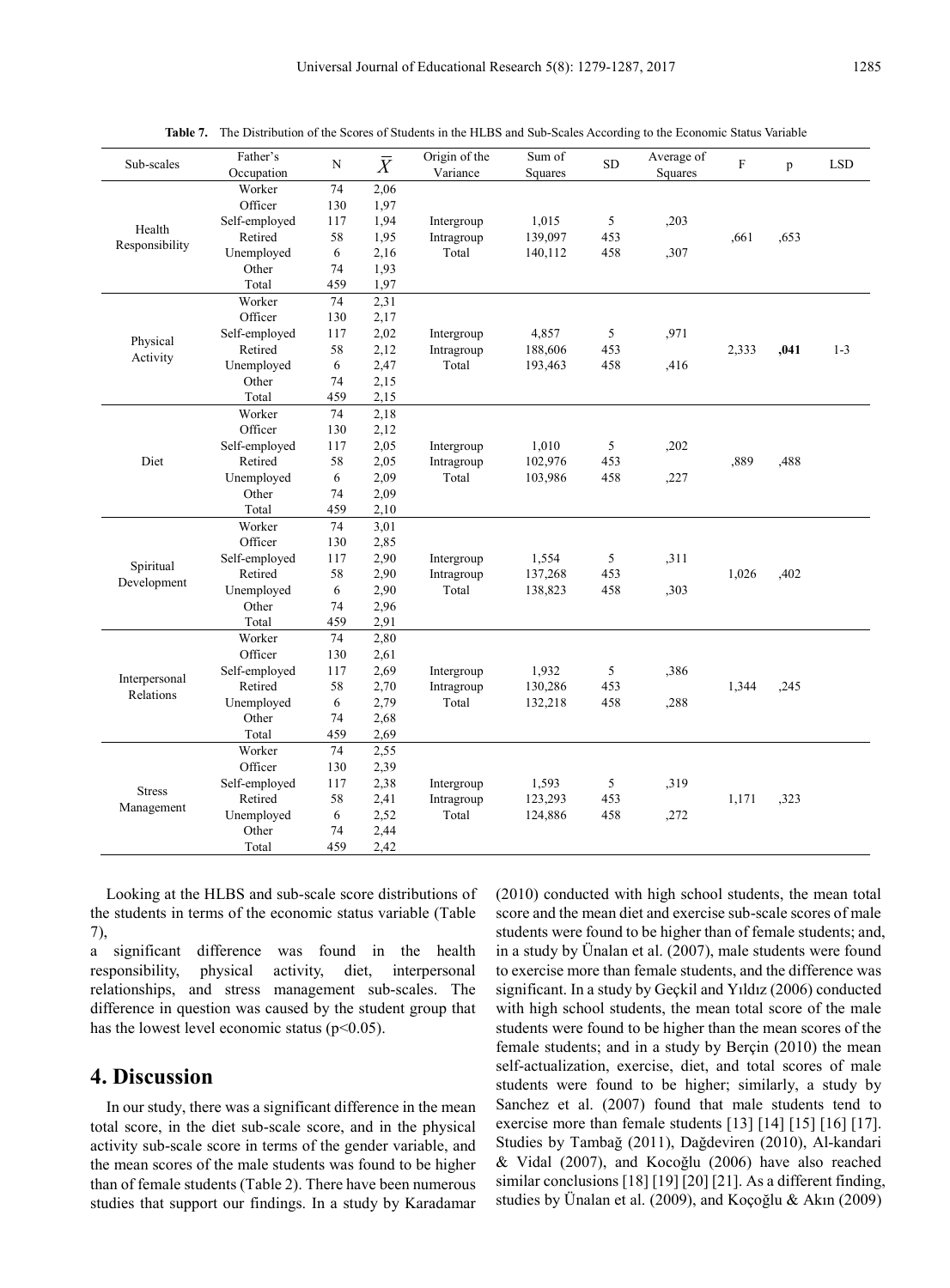reported that gender has no effect on the mean healthy lifestyle scale score [22] [23].

Considering the scores of the surveyed students in the sub-scales in terms of the grade variable, a significant difference was found in the physical activity, spiritual development, interpersonal relations, and stress management sub-scales (Table 3). The mean physical activity and stress management sub-scale scores of the  $12<sup>th</sup>$  graders were the lowest and  $10<sup>th</sup>$  graders had the lowest scores in the mean spiritual development and interpersonal relationships sub-scales. It can be said that the fact that 12<sup>th</sup> graders were about to take a college exam, which will designate their future, causing more stress, making them unable to cope; and the responsibility for studying intensively keeps them allocating sufficient time for a physical activity. The high school period coincides with the adolescence. The adolescence is a period characterized by intense emotional fluctuations, and tension. Perceptions of young people about themselves, environment and the world also change during this period, and they seek to redress balance between many issues. Being in the early adolescence, may lead  $10<sup>th</sup>$  graders to feel themselves inadequate in the spiritual development and communication sub-scales.

Another finding of our research is that the mean diet sub-scale score of the HLBS scale was the lowest in the lowest-income group (Table 4). It can be said that this difference is normal in the diet sub-scale, in which the nutritional habits are very closely related with the level of income under the present conditions.

In our study, a significant difference was found in the spiritual development sub-scale scores of the high school students in terms of paternal education status (Table 5). This difference stems from the group having a literate father without any formal education. The spiritual development score of these students was the lowest. It's observed that spiritual development scores of the students increase with increasing paternal level of education. The level of consciousness increases as the level of education increases, and the parents that are able to improve themselves are able to help their children, support, and offer guidance more than the others. It was concluded in a study by Karadamar (2010) that the level of education of fathers was effective on the exercise and interpersonal support sub-scales; and, Binay's (2012) study reported that students' total scores increase with the increasing level of education of their fathers; in addition, the study by Kocaakman (2009) reported that the students, whose fathers have been graduated from a college, have higher self-actualization and stress management scores [13] [24] [25].

According to the study results, it was found that high school students adopt healthy lifestyle behaviors moderately; and, variables such as gender, type of school, grade, family income, and paternal education status were found to be effective on the healthy lifestyle behaviors. Transforming the healthy lifestyle behaviors into a habit is extremely important for maintaining and improving well-being. It is possible to take the advantage of reaching masses of young

people at school by an effective school health program in order to help them acquire knowledge, positive attitudes and behaviors in relation with health as well as staying away from risky health behaviors. School health team should make an effort to create a behavioral change in young people, and create an environment that supports healthy living. In this way, change in young people's lifestyles can be facilitated.

# **REFERENCES**

- [1] Akgül, N. (2008). Sivas İl Merkezi Birinci Basamak Sağlık Kurumlarında Çalışan Sağlık Personelinin Sağlıklı Yaşam Biçimi Davranışları Ve Öz Etkililik-Yeterlilik Düzeylerinin Belirlenmesi. Yüksek Lisans Tezi, Cumhuriyet Üniversitesi, Sivas.
- [2] Özkan S. &Yılmaz E. (2008).Hastanede Çalışan Hemşirelerin Sağlıklı Yaşam Biçimi Davranışları. Fırat Sağlık Hizmetleri Dergisi, 3: 90-105.
- [3] Zaybak A. & Fadıloğlu Ç. (2004). Üniversite Öğrencilerinin Sağlığı Geliştirme Davranışı Ve Bu Davranışı Etkileyen Etmenlerin Belirlenmesi. Ege Üniv Hemşirelik YO Dergisi, 20 (1):77-95.
- [4] İlhan N. Batmaz M. & Akhan LU. (2010). Üniversite Öğrencilerinin Sağlıklı Yaşam Biçimi Davranışları, Maltepe Üniversitesi Hemşirelik Bilim ve Sanatı Dergisi, 3(3):34-43.
- [5] Esin MN. (1997) Endüstriyel Alanda Çalışan İşçilerin Sağlık Davranışlarının Saptanması, Yayınlanmamış Doktora Tezi, İstanbul Üniversitesi, Sağlık Bilimleri Enstitüsü, İstanbul
- [6] Pender NJ. Murdaugh CL & Parsons MA. (2002). Health Promotion İn Nursing Practice. Fourth Edition, New Jersey: 13-209.
- [7] TUİK 2014. www.tuik.gov.tr
- [8] World Health Organization-Data, statistics and epidemiology. Maternal, newborn, child and adolescent health, 10 facts on adolescent health. Erişim Tarihi: 05.08.2013 http://www.who.int/maternal\_child\_adolescent/epidemiology/ en/
- [9] Bebiş H. Akpunar D. Özdemir S. Kılıç S. (2015). Bir Ortaöğretim Okulundaki Adölesanların Sağlığı Geliştirme Davranışlarının Incelenmesi. Gülhane Tıp Dergisi, 57: 129-135.
- [10] Özakgül AA. Aştı TA. Ataç M. Mercan K. (2016). Lise Son Sınıf Öğrencileri Sağlıklı Yaşam Biçimi Davranışlarına Sahipler mi? F.N. Hemşirelik Dergisi, 24(1): 16-23.
- [11] Walker SN. Sechrist KR. & Pender NJ. (1987). The Health Promoting Lifestyle Profile Development and Psychometric Characteristics. Nursing Research, 36(2): 76-80.
- [12] Akça Ş. (1998). Üniversite Öğretim Elemanlarının Sağlığı Geliştirme Davranışları ve Bunu Etkileyen Etmenlerin Değerlendirilmesi. Uzmanlık Tezi, Ege Üniversitesi.
- [13] Karadamar M. (2010). Ergenlerin Kiloları İle İlgili Algılarının Sağlıklı Yaşam Biçimi Davranışları İle İlişkisi. Mersin Üniversitesi Sağlık Bilimleri Enstitüsü Yüksek Lisans Tezi, Mersin.